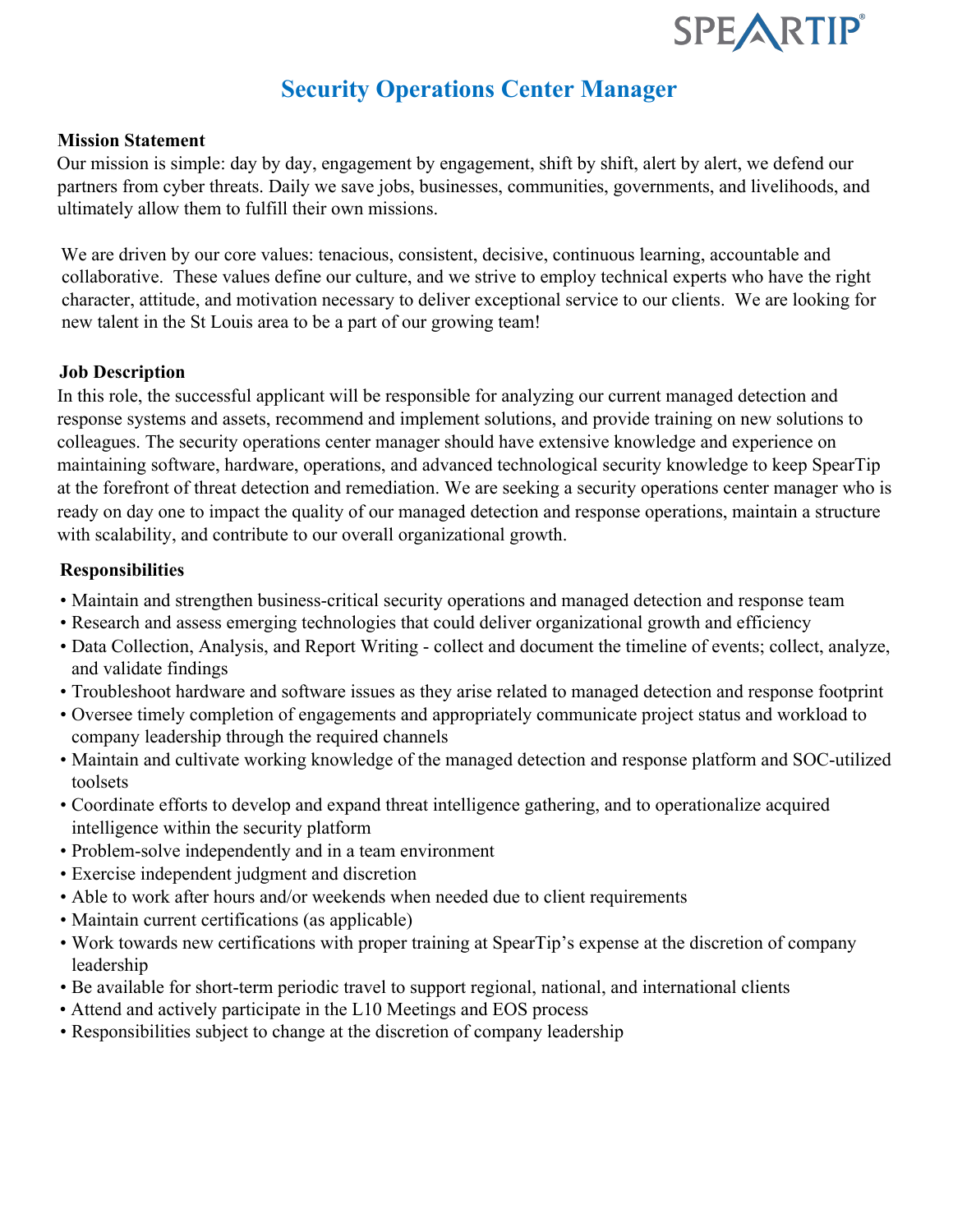# SPEARTIP®

## **Required Qualifications:**

We consider a candidate's character, experience, potential, and desire to learn. For a strong candidate, we offer training and company-paid certifications to fill knowledge gaps.

- Minimum 5 years of information technology education and/or experience
- 3-5 years' experience working in a team setting
- 2+ years' leadership experience
- Bachelor's Degree in Cybersecurity, Computer Science, Computer Engineering, Information Systems or related disciplines
- Base knowledge of the agile methodologies and frameworks for team cohesion
- Ability to communicate with diverse professionals (clients, developers, engineers, and vendors)
- Work well within a structured environment yet be adaptable to quick changes
- Clear communication skills and be able to facilitate discussions to understand/resolve problems
- Knowledge of incident handling procedures, Windows, and Linux operating systems
- Proficient in the use of Endpoint Detection and Response technologies
- Experience creating and maintaining SIEM rules for a variety of log sources
- Working knowledge of current cyber risks and experience implementing security solutions
- Industry recognized intermediate certifications: Security+, Network +, PenTest+, and CYSA (or equivalent)
- Ability to effectively prioritize and execute tasks in a high-pressure environment
- Outstanding personal and teamwork skills
- Highly self-motivated and directed
- Independent problem-solving skills
- Strong written and oral communication skills
- Availability for short-term travel to support clients (less than 15% of time)
- Ability to work on-site in St Louis, MO
- Security clearance eligibility

### **Desired Qualifications:**

- Industry recognized advanced/expert certifications such as GSEC, CISSP
- 2 years' experience in a customer-service setting
- Law enforcement and/or military background
- IT MSP background
- Multilingual